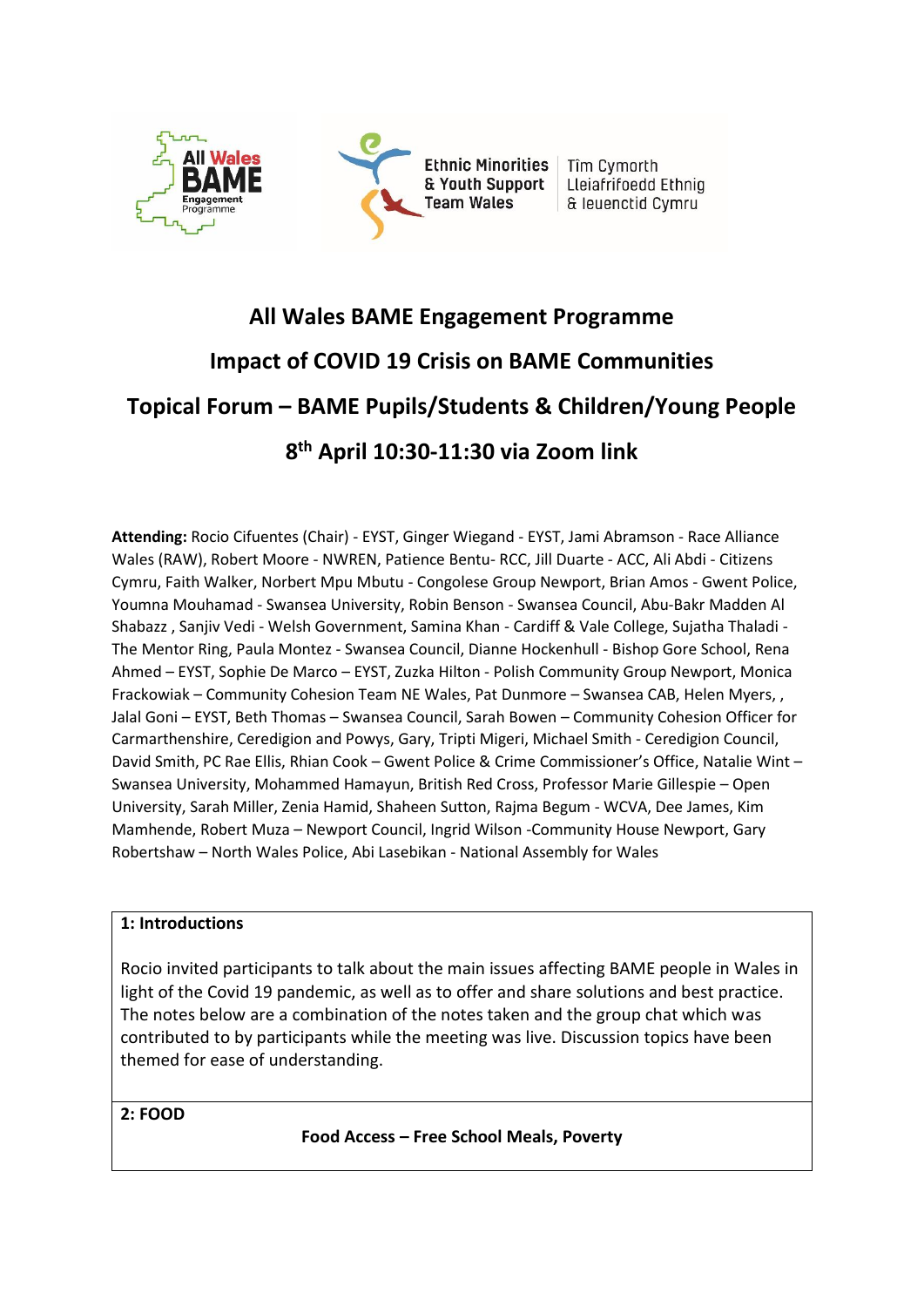- Food banks across Swansea have seen numbers of clients decrease as there has been shortage of food to provide them. Extra additional support has been offered by Swansea Council.
- Universal credit claims have increased and the queues for processing have been known up to 40 thousand claims.
- There is much confusion over the discrepancy in how various local authorities are handling FSM and what's allowed.
- Chair encouraged attendees to share links for different local authorities in Wales regarding local food bank arrangements and community initiative in local areas.

### **3: EDUCATION**

### **Digital Access – Laptops, Broadband**

- There are massive concerns about lack of access to Wifi and suitable tech devices in order for pupils to access educational resources provided by the schools;
- Schools may have laptops that pupils can collect, but a lot of children don't have access to Wifi.
- There is a confusing lack of Government guidelines to local authorities on how to support community members/families who lack laptops/broadband to access educational resources.
- Access to online assessments is of particular importance for high school students given shifting grade assessment practices and not being able to access them is very problematic.
- When schools are using online platforms such as email or website updates to communicate information on free school meals or post weekly homework, if pupil doesn't have access to Wifi, they won't receive the communications from the school;
- There was consensus that current Covid 19 disruption offers opportunity to demand Government to consider Wifi an essential household utility and ask for it to be provided not only to asylum seekers but also to other low-income and digitally households as a matter of a human right.
- It was noted that the Government **must** provide laptops/tablets and Wifi access to student who are without them; otherwise it is in breach international law. UN Convention on the Rights of the Child states that all children must have access to education. As there is a legal obligation for authorities to provide laptops and WiFi, we mustn't ask the Government these things as a favour; we must demand that they execute their duty under law or risk having a lawsuit brought against them.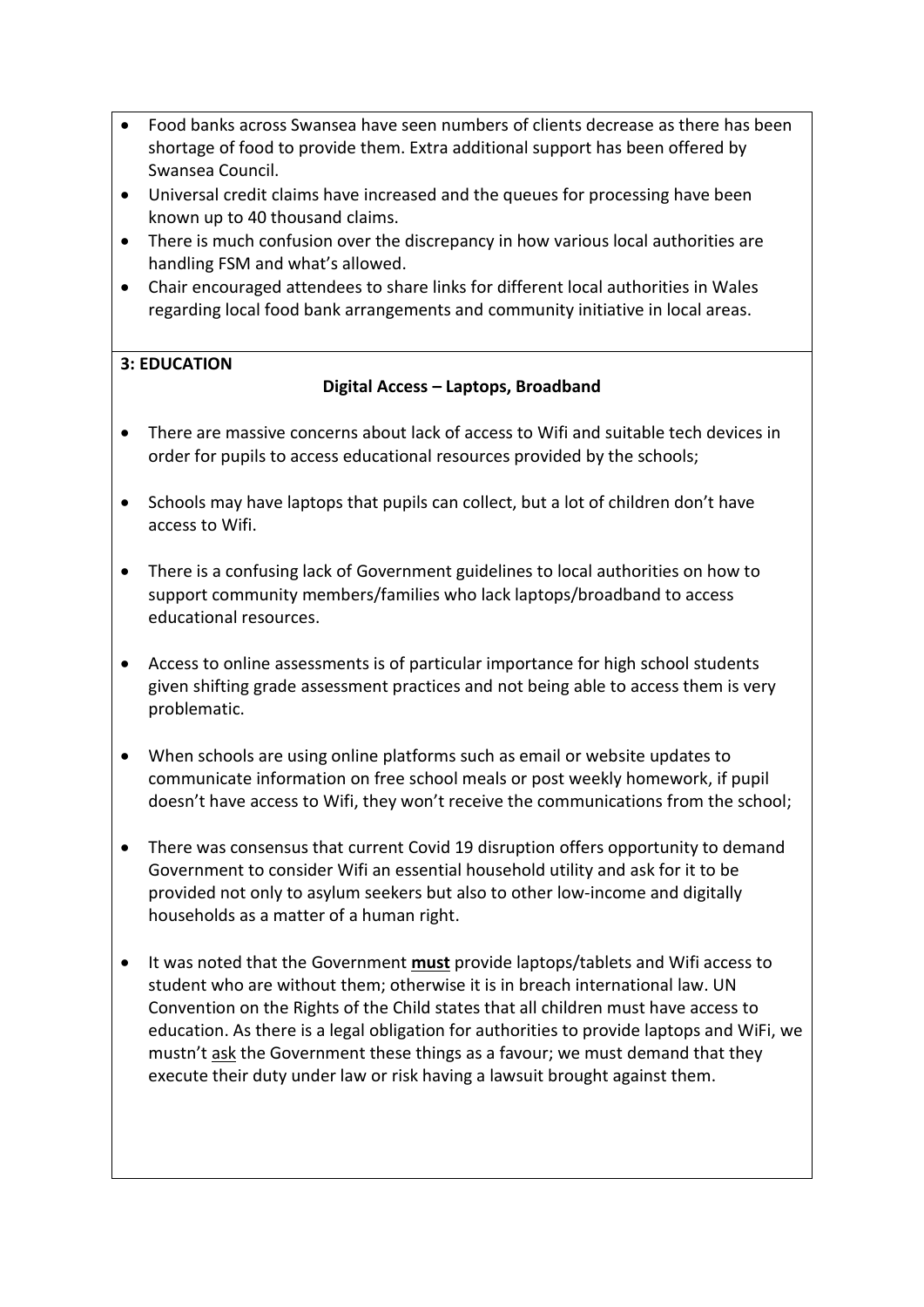**Barriers to accessing educational resources – Facilitating parents' ability to home-school**

- Language can be a huge barrier. Accessing school hubs and other online set ups is extremely difficult for parents who don't speak English fluently.
- There is likely an under-reporting of parents' concerns over lack of access to laptops and Wifi. Some schools report that they have had requests for laptops from families but not from BAME pupils/families. Are BAME parents not going back to the schools to make these queries?
- Citizens' Cymru has distributed a letter via BAME community group networks encouraging families to go directly to children's school if there isn't a computer at home. They did so after receiving intelligence from community high schools in Cardiff that pupils/families were not requesting digital support, which the schools had equipment to provide.
- BAME community groups can facilitate communication between for parents and schools. BAME groups need to get the word to parents that they should be communicating with schools about any barriers to accessing educational materials. Likewise, BAME groups can facilitate that communication where parents are not able to themselves.

## **BAME bias in predicted grades Discrepancies in support from schools Discrepancies in definitions of 'Key Workers'**

- Education Minister Kirsty Williams has issued guidance to schools that this year's grades should be based on a combination of predicted grades and assessments.
- Young people are extremely concerned about predicted grades, long proven to be associated with teacher bias, with teachers underestimating BAME pupil's actual exam performance. Pupils are concerned that they won't get the necessary grades to attend university.
- One parent shared her child's previous experience of passing with As, Bs and Cs, despite being predicted to fail at GCSEs. This same child is having the same experience of low predicted grades and current situation is very distressing.
- There is a lack of understanding around the appeals procedure relating to predicted grades. It is imperative that clear, straight-forward, easily navigable and fair procedures are in place to appeal grades.
- Some young people who do not get sufficient grades to enter university in fall may drop out of university pathways altogether rather than repeat a year.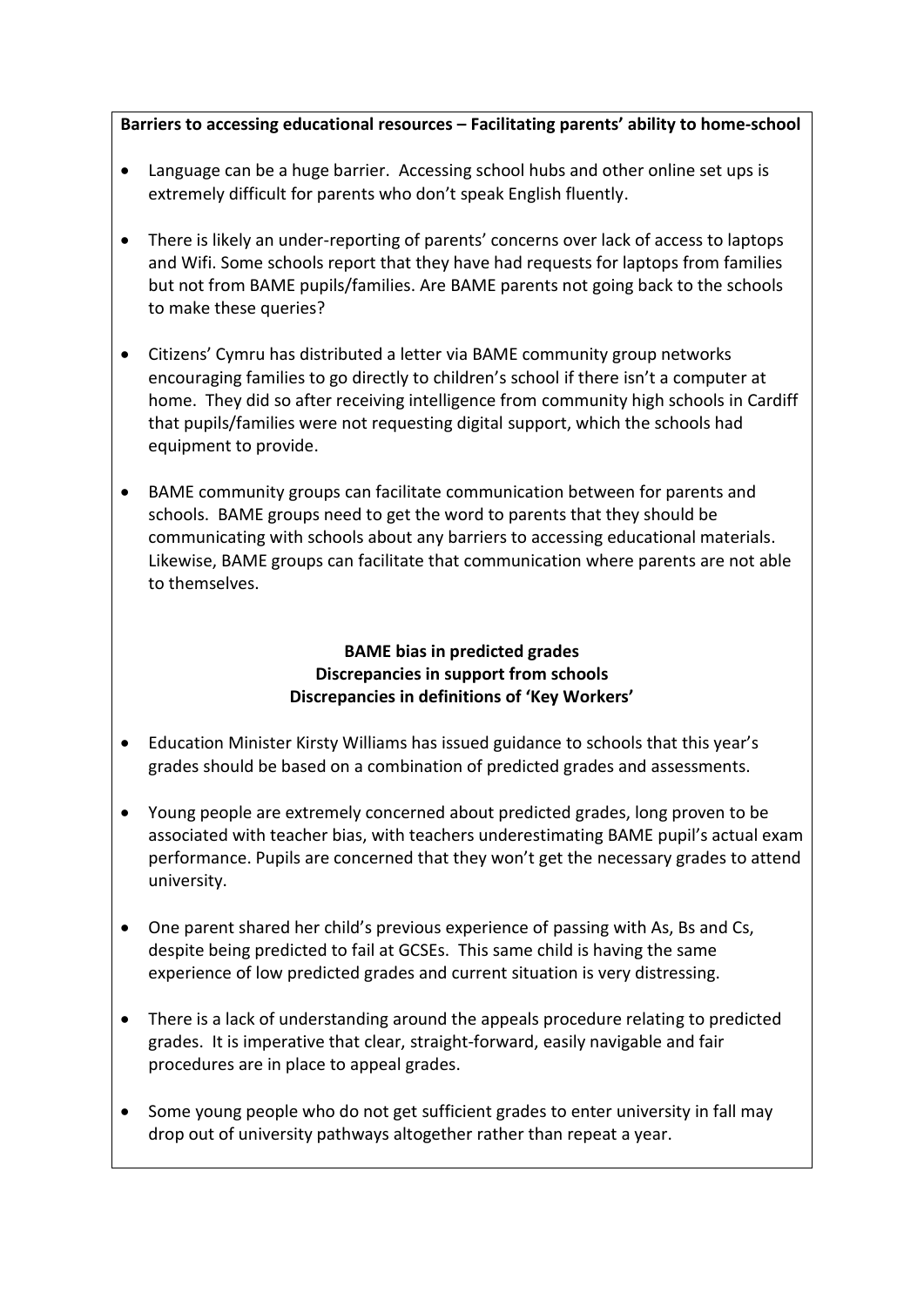- This phenomenon may impact an entire cohort of BAME young people, with a risk of rise in NEET young people from BAME backgrounds in coming years.
- It is suggested that attendees at this meeting ask the Education Minister to issue guidance for educational institutions to mitigate bias against BAME pupils. A multiagency open letter to English Education Minister, for instance, requested schools do equality impact assessments on predicted grades, by looking at overall predicted grades and then breaking them down via ethnicity to analyse if there are any discrepancies.
- Likewise, there is potential to challenge Universities to adapt the way in which they make decisions to fill student places – to ensure that they meet established diversity targets within departments and to assess in alternative mechanisms for recruitment decisions.
- Dr. Youmna Mouhamad, a researcher at Swansea University who runs a BME Engineering student network, asks for examples what can university do about student intake and would be interested in exploring practical actions universities can take and influencing recruitment officials.
- In the current context, universities may easily get distracted with their financial situations, particularly if travel bans and continued "lockdown" or perception of UK's safety cause loss of revenue from international students.
- There are also concerns about how local authorities are defining key workers and whether families who qualify for key worker childcare are taking up that option. Are BAME families having their eligibility communicated to them and being made confident to consider the offer?
- Attendees are encouraged to share best practice and solutions and recommendations in the comments section of this Zoom meeting.

#### **4: HOUSING**

### **Poverty – Poor Housing Overcrowded/ Multi-generational Lack of Outside Space**

- Social class plays a huge part in whether people have the privilege to socially distance or stay at home.
- BAME individuals may be in more cramped spaces with no gardens and young people in these situations are under more pressure to go outside the home.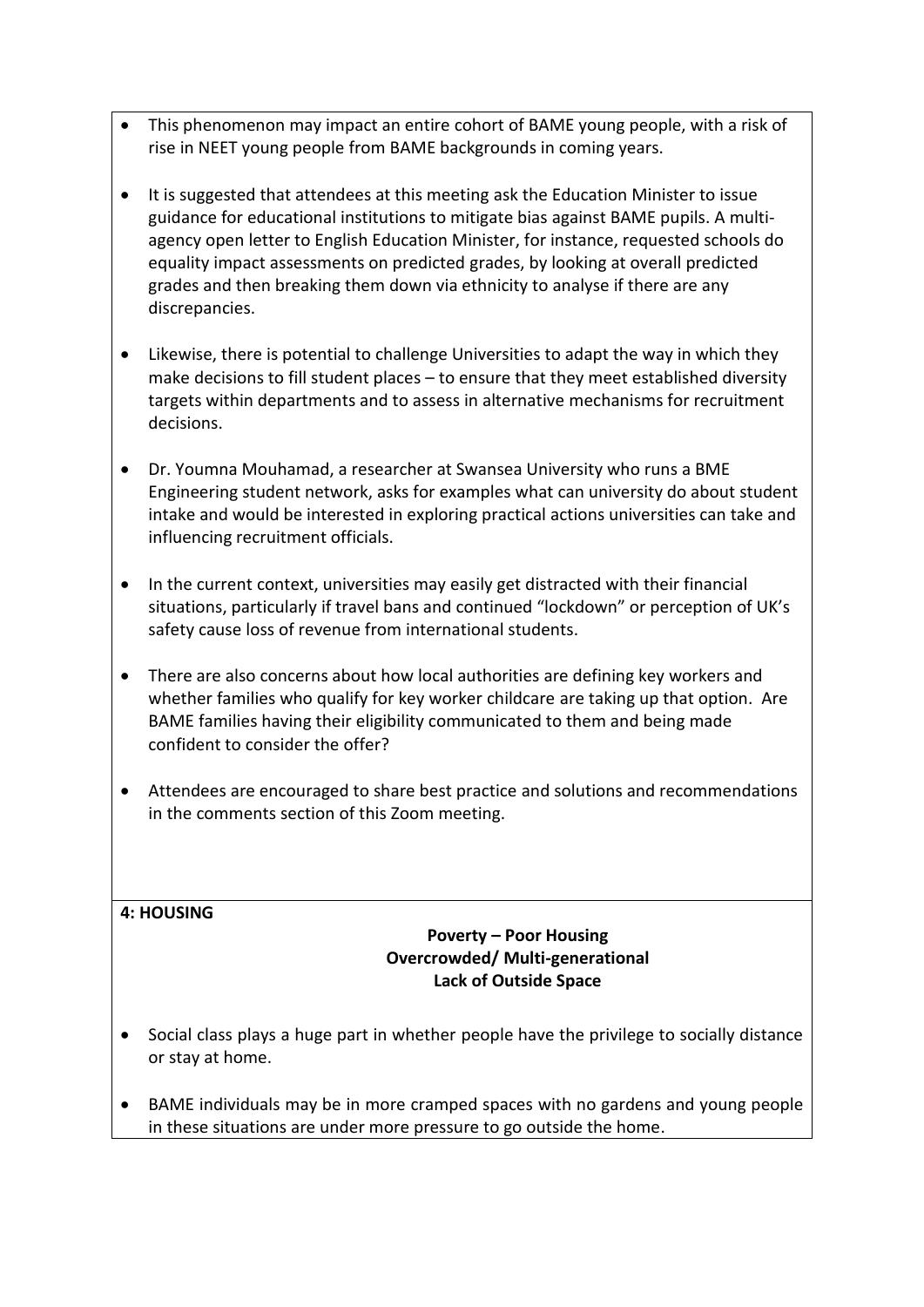- Disproportionate impact on Roma families living in crowded houses where in normal circumstances, adults would expect young people to be outside of the house in daytimes, but they are now required to stay indoors.
- Likewise, there will be a disproportionate impact on intergenerational households.
- Overcrowding will impact young people as they are unable to sit down and do some work.

#### **5: HEALTH**

#### **Mental Health Impact Physical Health impact**

- Anxiety is a key issue; many young people don't recognise the signs and need to be signposted.
- Some young people may not be very open about these issues and there must be a culturally sensitive way to deal with these issues.
- Cardiff wellbeing service on Whitchurch Road has a Facebook page that is producing regular guidance regularly on anxiety, but the information isn't available in different languages, so parents aren't aware of it.
- Young people who have put everything into preparing for high stakes exams to gain university entrance – there is a huge mental health impact as, all of a sudden, they now feel gaining that entrance is beyond their control.
- A high percentage of people being hospitalised are from a BAME background; this pandemic is having a disproportionate impact unfortunately.
- There is a cumulative negative impact as multiple negative factors add up for BAME individuals and communities.
- Example from volunteers with 'Friends of Sickle Cell and Thalassemia': Members are already marginalised are not getting information from consultants regarding their vulnerability. They haven't received any guidance/letters and are more disadvantaged if they have more regular hospital appointments and aren't aware of processes. She is frightened for her community at this time. "We are looking for ways to get them the information, but it shouldn't be on us. It really highlights how marginalised our communities are."
- Many on the frontline are BAME people … lose/lose situation. They are at risk and disproportionately affected.
- Proposed solution: Encourage WG to highlight contributions of migrants and BAME people on COVID 19 frontline in its regular communications or as a specific campaign.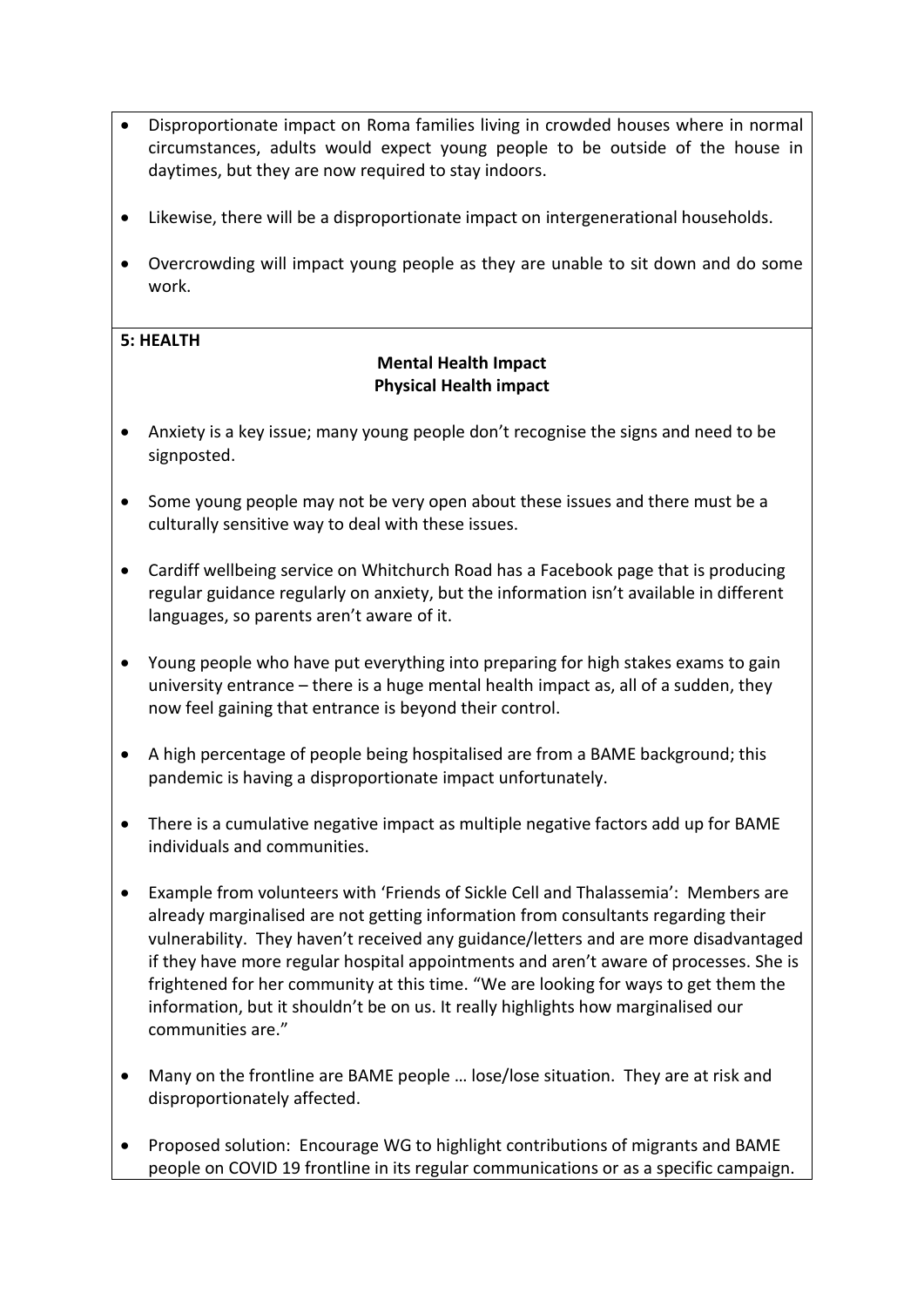## **6: POLICE**

## **Disproportionate use of Police Powers?**

- Gwent Police have a campaign to stop young people going out with their friends. There is a local hashtag #StayinforGwent but there is potential to make this campaign Wales wide.
- A similar approach exists in Ceredigion and Powys, where they also aim to monitor tensions and de-escalate issues before they become problematic in communities. Suggested ways of working together.
- Gwent Police has a fortnightly community dial in chaired by the Chief Inspector where community members can dial in with any concerns.

## **7: Any other Issues/ Solutions? Next Steps?**

**Shielding vulnerable individuals:** There are concerns that the letters about shielding sent by WG to vulnerable individuals have only gone out in English. Sanjiv Vedi will check the process if someone requests the letter in another language. Doctors of the world website has NHS Coronavirus guidelines in 43 languages:

[https://www.doctorsoftheworld.org.uk/coronavirus-information/.](https://www.doctorsoftheworld.org.uk/coronavirus-information/) Likewise, Public Health Wales has shielding information in different languages and also in audible version: <https://covid.reciteme.com/nhs-protect/>

**Good news from African Community Centre:** Recently received funding for counselling for refugees and asylum seekers.

## **Additional potential solutions**

- BAME led media channels which publish content in multiple languages.
- Involve people in BAME communities. "This is a challenging period, but we are part of the solution. Let us work together to come out with positive solution."
- Keep our eyes open to signifiers of hate crime. Point made that in the police community tensions dial-up in Swansea, the community support officer reported that hate crime has significantly dropped during this period. Though that is good news, there is a risk reporting has gone down.
- Find additional allies with power who have common cause and work with them- for instance in trade unions and Commissioners such as Young Person's Commissioner or Future Generations Commissioner (who has power to request response to the